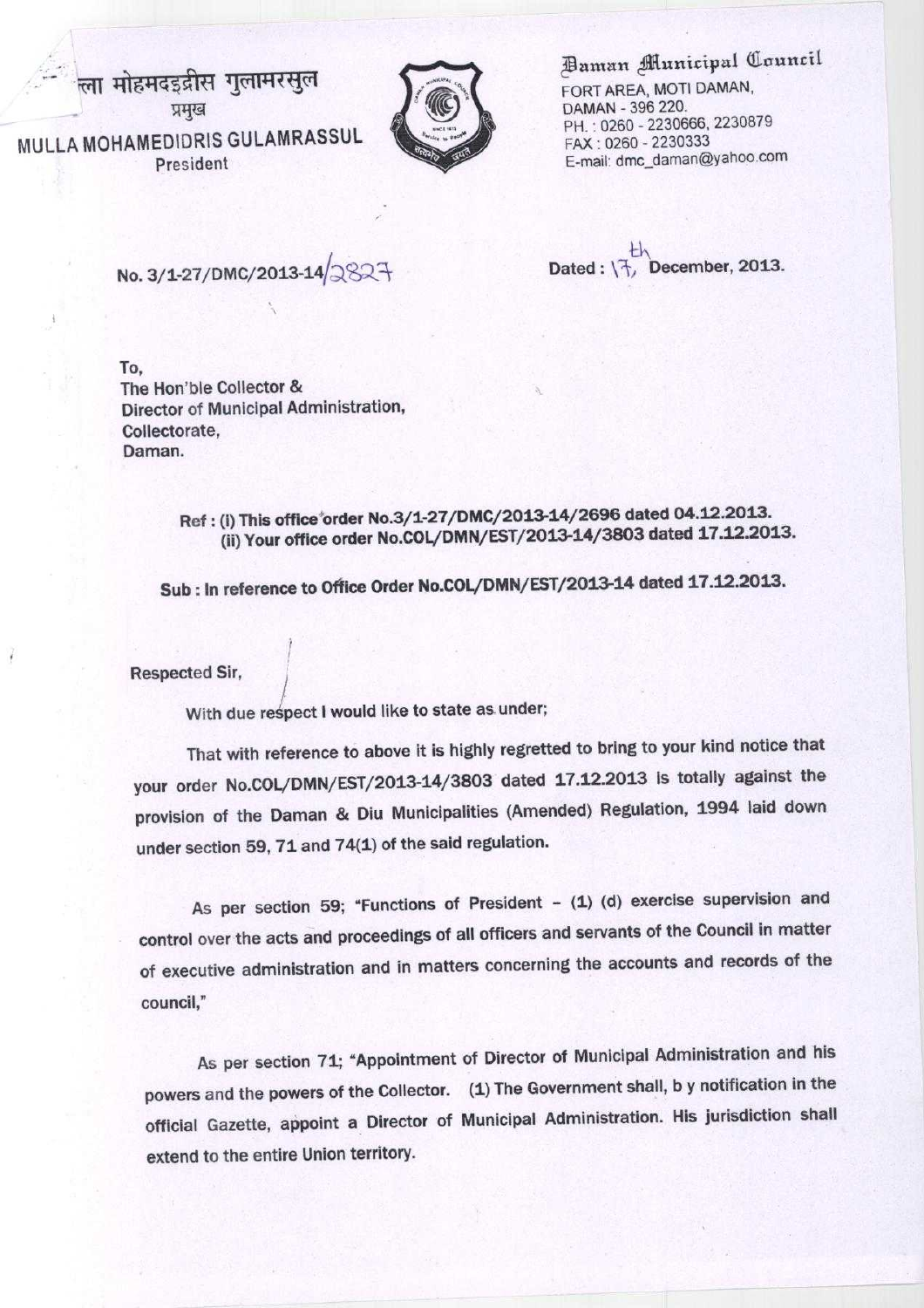मुल्ला मोहमदइदीस गुलामरसूल प्रमुख MULLA **MOHAMEDIDRIS** GULAMRASSUL President



## **Plaman fflunicipal Q^auncil**

**FORT AREA**, **MOTI DAMAN, DAMAN - 396 220. PH. 0260** - **2230666, 2230879 FAX : 0260 - 2230333 E-mail: dmc**\_**daman@yahoo.com**

## **-.2:**

**(2) The Director, and the Collector of each district**, **shall exercise such powers and perform such duties as are conferred and imposed upon them by this Regulation or any rule made thereunder**. **The Government may, by notification in the official Gazette, direct that any power** (**except the power to make rules) or duty which by this Regulation or by any rule made thereunder is conferred or imposed upon It shall, in such circumstances and under such conditions** , **if any as may be specified, be exercised or performed also by the Director or the Collector**......."

And as per Section 74(1); " Powers and duties of Chief Officer..... (1) The Chief Officer shall ..... (a) subject to the control, direction and supervision of the President, **supervise the financial and executive administration of the Council and exercise such** powers and perform such duties and functions as may be conferred or imposed upon him **or allotted to him**/ **by or under this Regulation** ; ...............° **which clearly empowers the President, Daman Municipal Council to look into all the affairs such as executive, administrative and financial** . **It also states that**, **al the servants and officers have to function under the direction, supervision and control of the President.**

**I have received many complaints from the public that, the Technical Staff and officers are visiting the sites for their vested interest and ulterior motive. It has been also noticed that, the servants, officers are moving around in the town for their personal work due to which**, **the municipal administrative and developmental work** , **are being** hampered. In order to have a smooth functioning the controlling person i.e. the Presiden **have all right to issue such order as mentioned above in public interest at large. The order of your goodself is arbitrary without any inquiry and non application of mind.**

**I appreciated your goodself order for your own office for having a vigilance and good working of the staff and officers pertaining to your office** . **Accordingly, I learnt from you to control over our DMC office** . **If, my order dated 04.12** . **2013 is against the bye laws of Municipality and is treated to be cancelled then obviously your order pertaining to your office should have also been cancelled.**